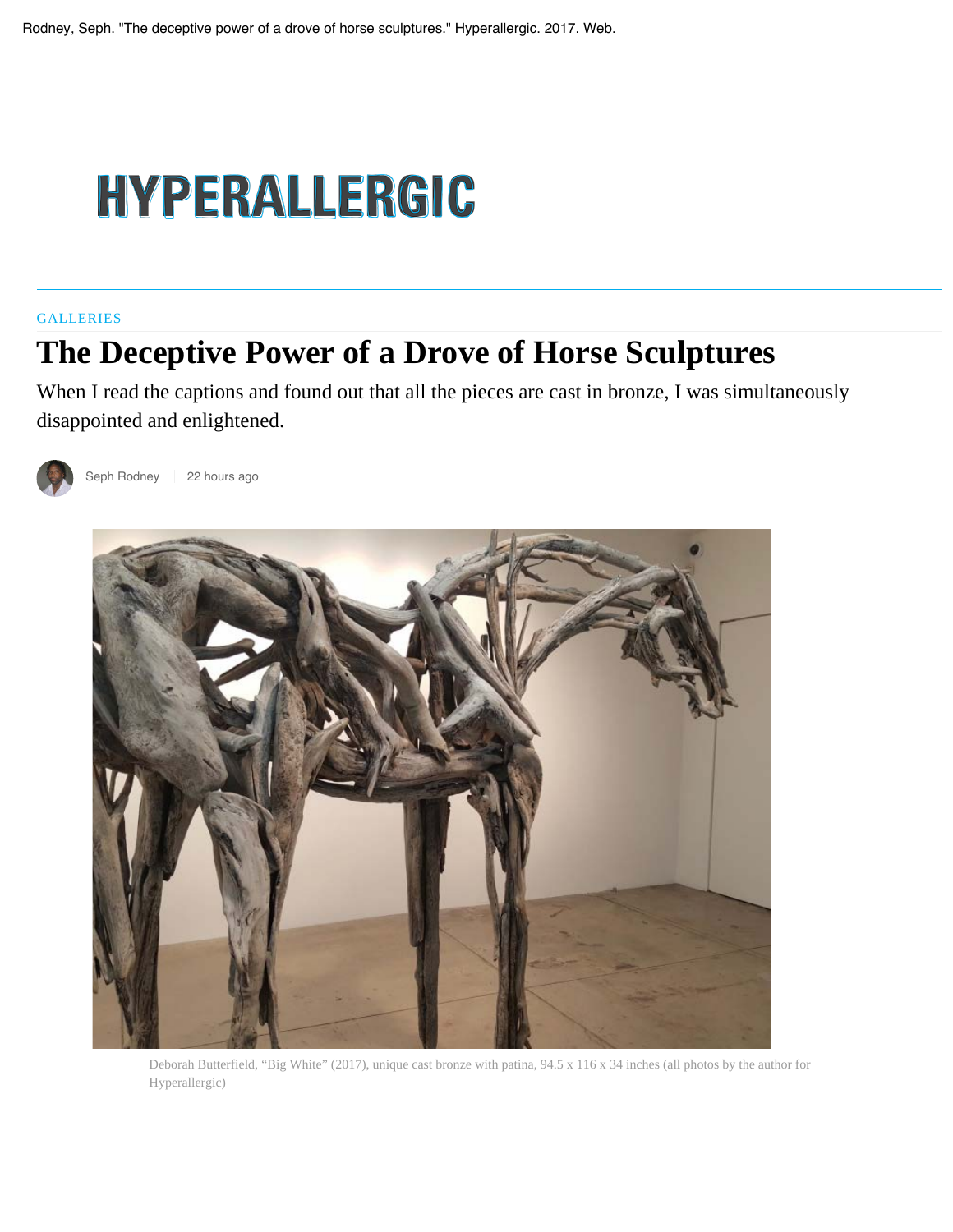For me, there's something post-apocalyptic about Deborah Butterfield's horse sculptures. Certainly they have that appearance of a creature out of the imagined world of fantasy (like *Game of Thrones)*: sparse stick figures that are blasted by fire or wind or sand, wretched, seemingly held together by necromancy and ill will. The artist has reduced the horse to its skeletal structure, with occasional bits of what looks like reclaimed colored plastic debris to substitute for musculature. The horse is one of those creatures that is easily recognizable even in outline form: just the snout, belly, legs and tail is enough. Butterfield takes advantage of that iconic physicality to make these sculptures that have manifestly wide appeal. Seeing the work at Danese Corey gallery, I feel I've encountered the work before. I likely have given that Butterfield's horses, by my count of the list in her bio, has been collected by 88 museums and corporate institutions including BankAmerica Corporation, Clise Properties, Principal Financial Group, the Museum of Modern Art, the Whitney Museum, the Metropolitan Museum of Art, the Hirshhorn Museum and Sculpture Garden, and the Walker Art Center.



Deborah Butterfield, "Orenji" (2016), unique cast bronze with patina, 25.75 x 26.5 x 10 inches

Then I read the captions and found out that all the pieces are cast in bronze and was simultaneously disappointed and enlightened. That

move gives away the entire game for me, but makes the work infinitely collectible. Carol Corey, a partner of the gallery, said to me that Butterfield first worked with found objects and in the 1980s switched to bronze "to make them last." The horses only seem fragile, barely held together, but manufactured in bronze instead of bleached driftwood, they will stand in a corporate lobby for ages, and will likely outlast us all. Butterfield will undoubtedly continue to churn these out, and Danese Corey who have been representing the artist since 2010, have found a winning formula. At its core, these sculptures are a visual metaphor for ineffable

nature of a creature we consistently use and sometimes revere, but do not take into our homes. Horses have always been close to us, a crucial part of our development into modern people, our metonym for speed, yet alien, not truly domesticated because they live for themselves, not us. The fragility of that peace we have made with them could be part of that work, but then, I suppose, it wouldn't be as salable.